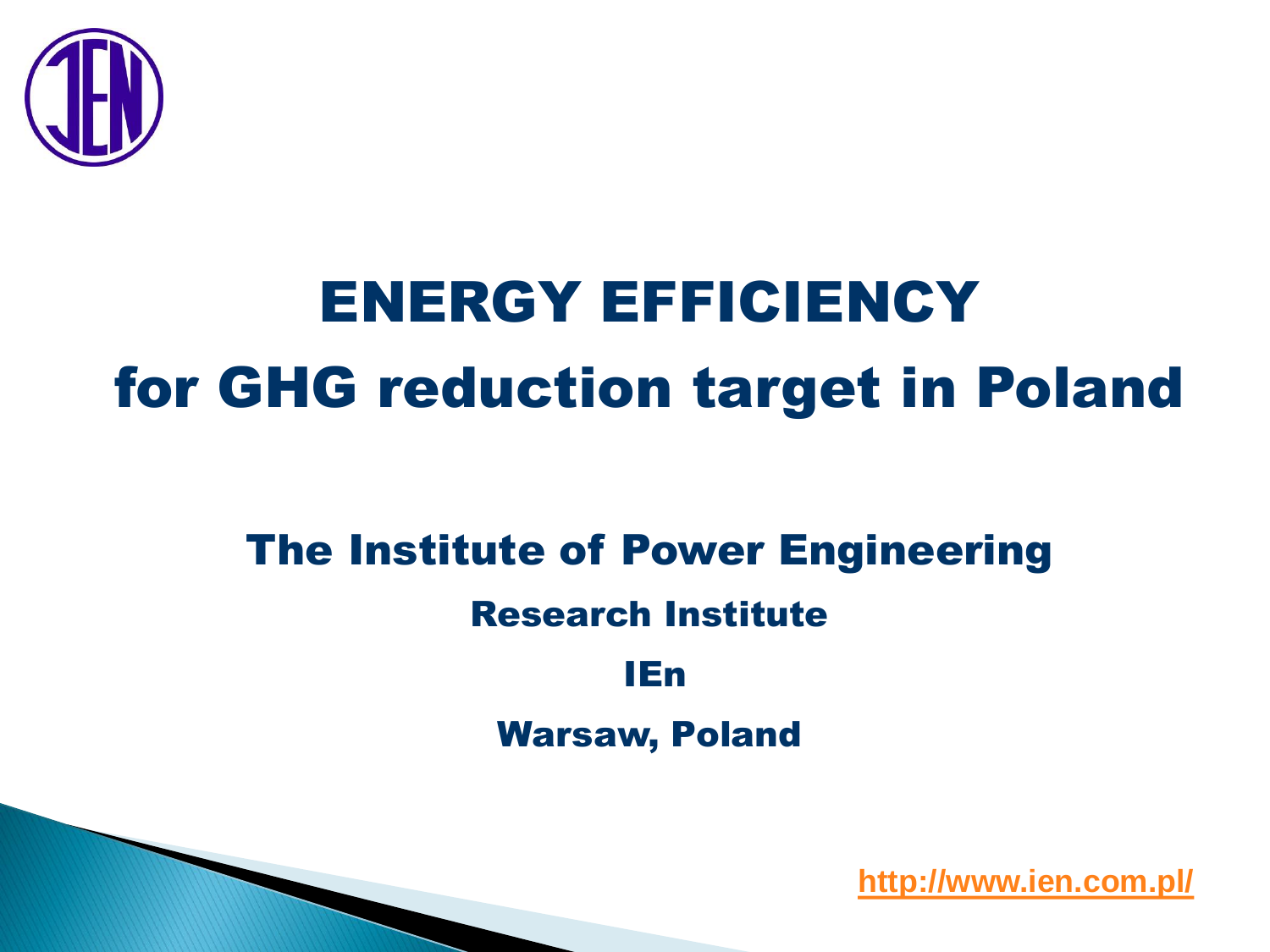

#### The Institute of Power Engineering (IEn) **was established in 1953 (1948) and currently employs above 500 skilled staff**

#### **The IEn consists of:**

o Central Unit in Warsaw

#### **and six branches in different parts of Poland:**

- o Ceramic Branch "CEREL" in Boguchwała
- o Gdańsk Branch in Gdańsk
- o Heating Technology Branch "ITC" in Łódź
- o Heating & Sanitary Technology Branch in Radom
- o Prototype Production Branch in Białystok

#### **Headquater (legal) address:**

Mory 8, 01-330 Warsaw, Poland Tel: (+48-22) 3451 360 http://www.ien.com.pl



**Director:** Prof. Tomasz Gałka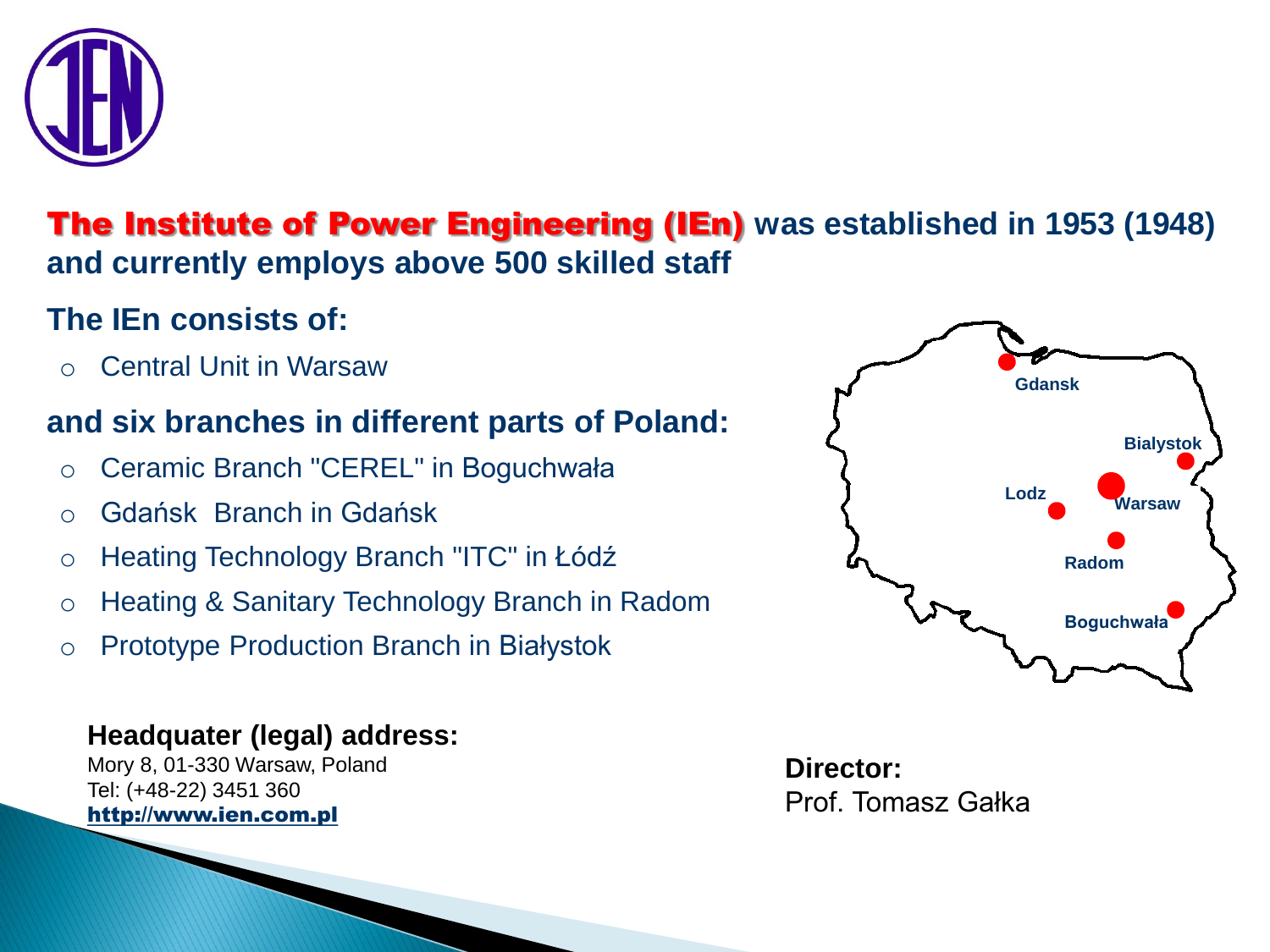

### Institute of Power Engineering Other units

IEn's Central Unit in Warsaw includes the following units:

### Thermal Division Electric Division Mechanical Division

Energy Economics Laboratory

Certification Group

Experts Group

Support and Administrative staff

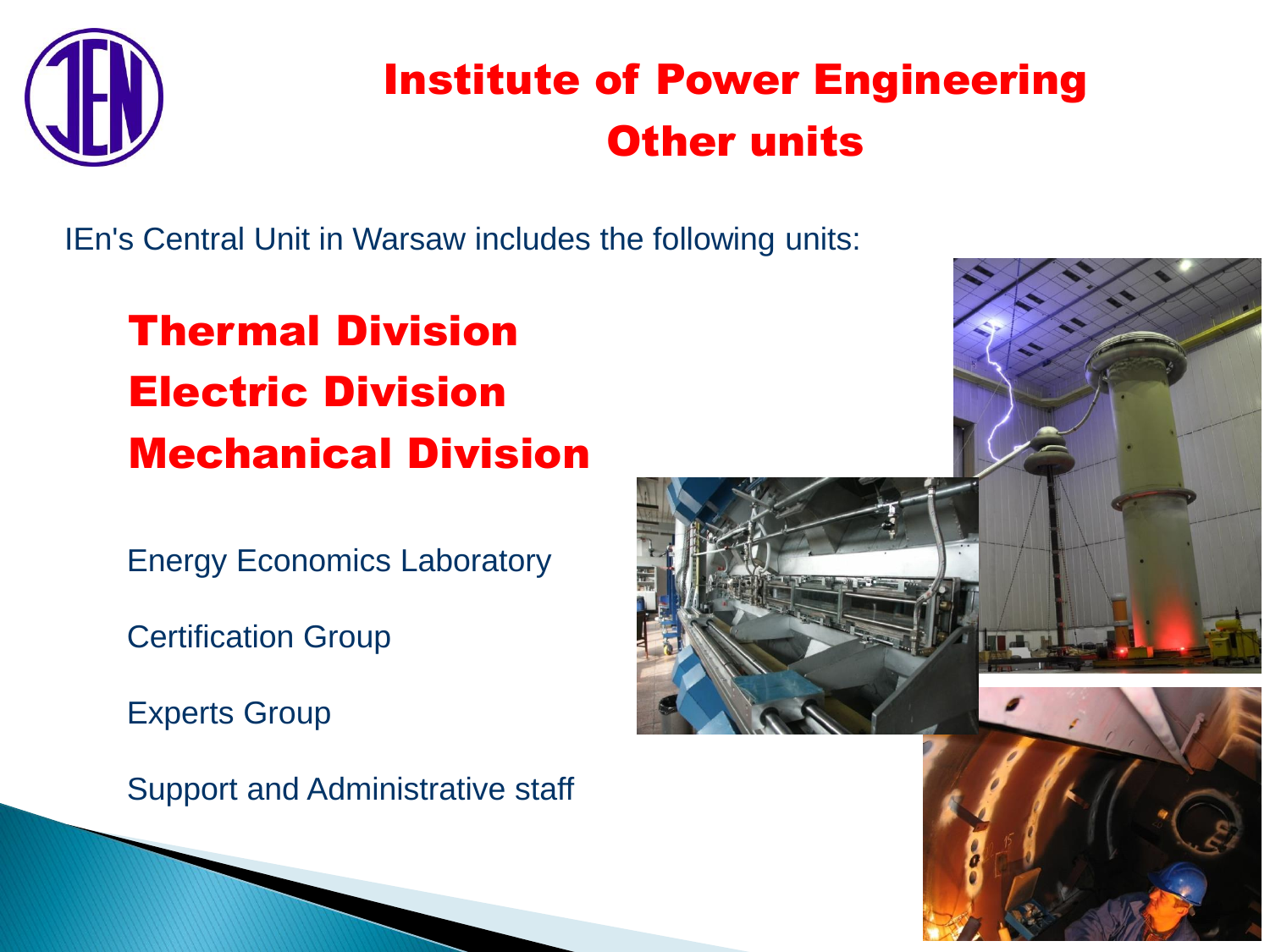

### Institute of Power Engineering

The Institute of Power Engineering (IEn) is one of the largest institutes in Poland and Central Europe providing research in the field of **energy technologies**. The Institute is a modern state owned research and development center.

The Institute covers a **wide area of energy research** from expert works for the **power sector**, to investigations of the most advanced technologies of **energy generation**, such as **fuel cells, clean coal technologies and renewable energy sources**. The advantage of the Institute is the experienced scientific, engineering and technical staff as well as numerous modern, sometimes unique laboratory facilities.

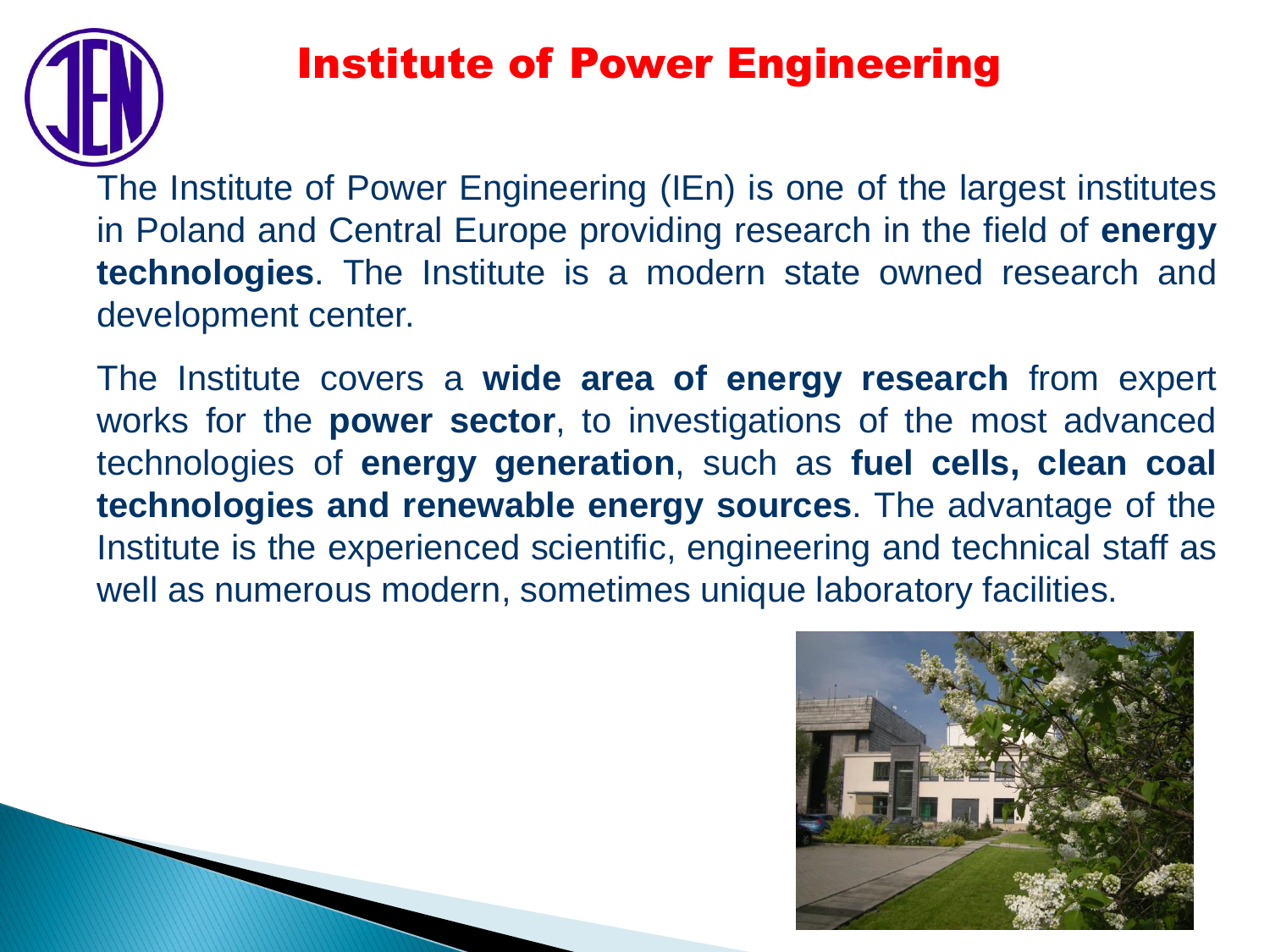### IEn's main activities

#### **Research and demonstration of new energy technologies including:**

- o **energy generation from biomass**
- o **clean coal technologies**
- o **hydrogen and SOFC**
- o **CO2 capture and storage**
- o **wind energy**
- o **distributed energy generation**
- o **smart grids**
- o **advanced ceramic materials**



**Development of apparatus, machines and equipments for electrical power stations and overhead transmisions lines**

#### **Energy strategies, plans and programs for the development of energy sector**

**Energy policy, economic and social issues related to energy technologies**

**Protection of environment against harmful effects of energy sector**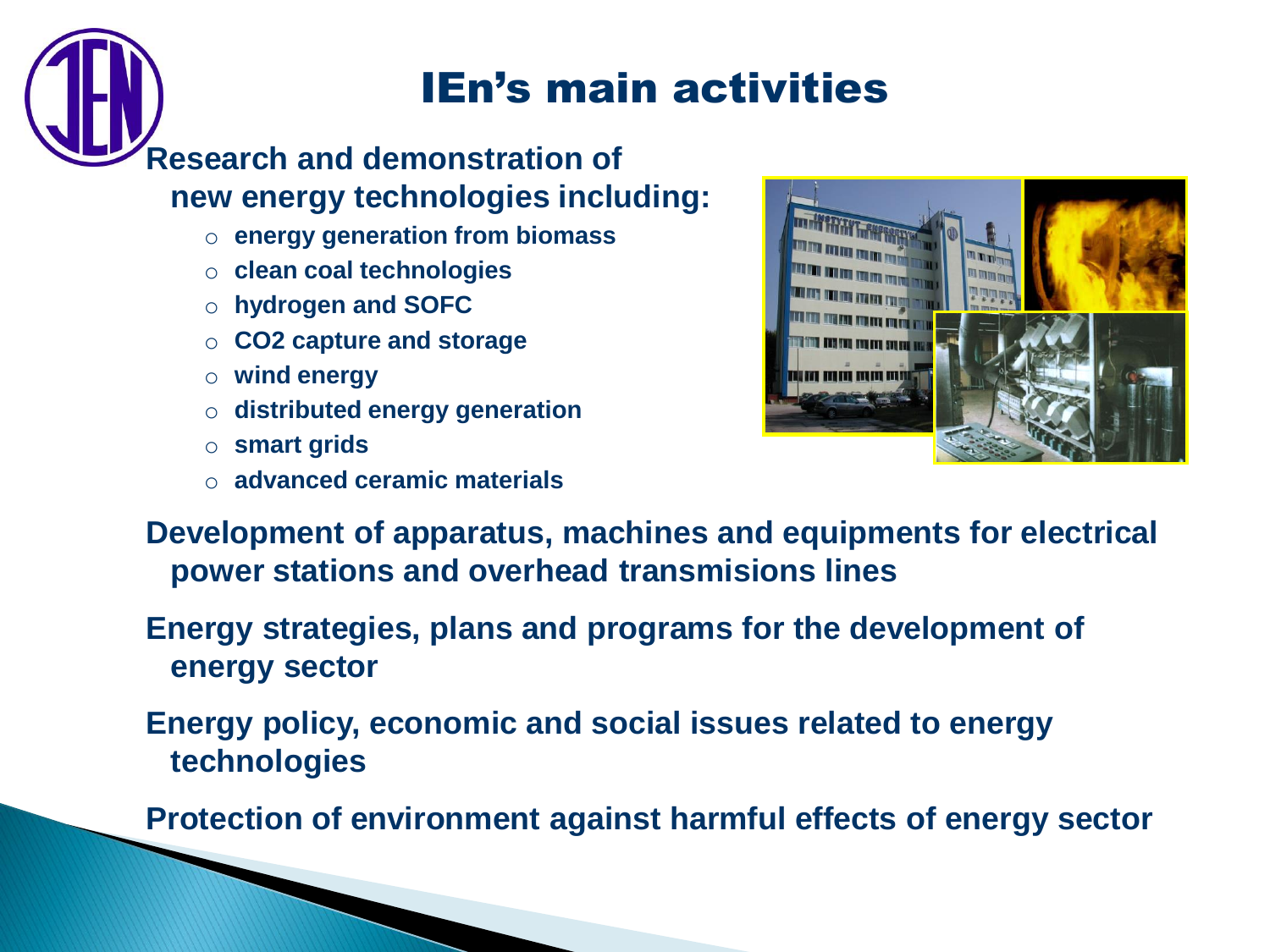

### Institute of Power Engineering European Energy Research Alliance (EERA)

### **IEn is a member of EERA Executive Committee (since 2009)**

The European Energy Research Alliance (EERA) is an alliance of European public research centres and universities. It is one of the cornerstones of the European Strategic Energy Technology Plan (SET-Plan).

#### **IEn is a member of EERA Joint**

#### **Programmes:**

- **JP Smart Grids**
- JP Wind
- JP Hydrogen and Fuel Cells
- JP Bioenergy
- $\blacksquare$  JP E3S
- JP Smart Cities







#### **IEn coordinates EERA activities in Poland**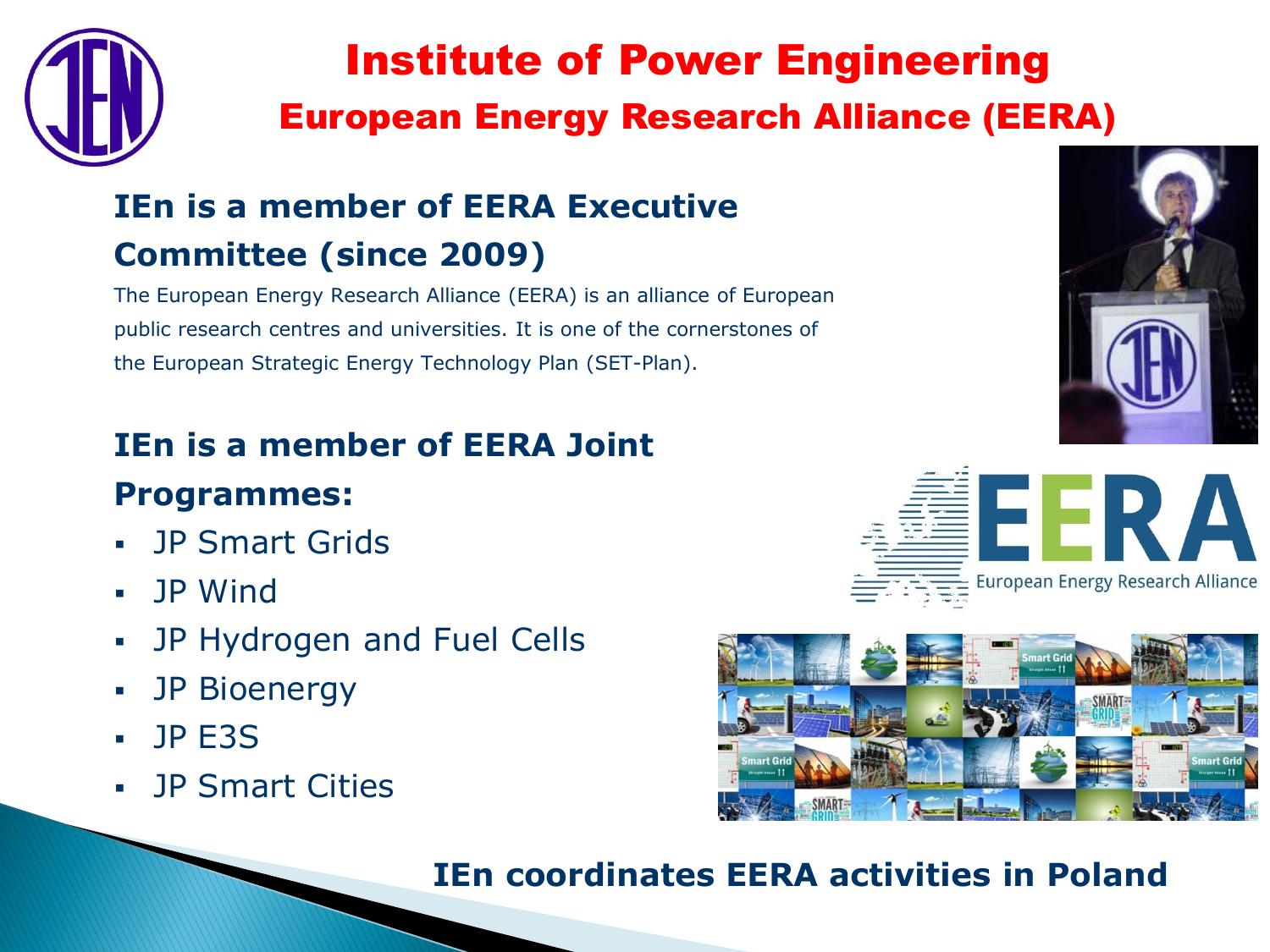

### Institute of Power Engineering Examples of projects linked to EE

#### **HORIZON 2020:**

- **UPGRID**, Real proven solutions to enable active demand and distributed generation flexible integration, through a fully controllable LOW Voltage and medium voltage distribution, 2015-2017
- **IN-BEE**, Assessing the intangibles: the socioeconomic benefits of improving energy efficiency, 2015-2017

#### **Polish Development Cooperation of the Ministry of Foreign Affairs 2015:**

• **UKRE-DEM**, Reinforcing the capacity of public administration and local government of Ukraine in implementing solutions to improve energy efficiency and promote renewable energy in municipal heating, with particular emphasis on public buildings and municipal houses, 2015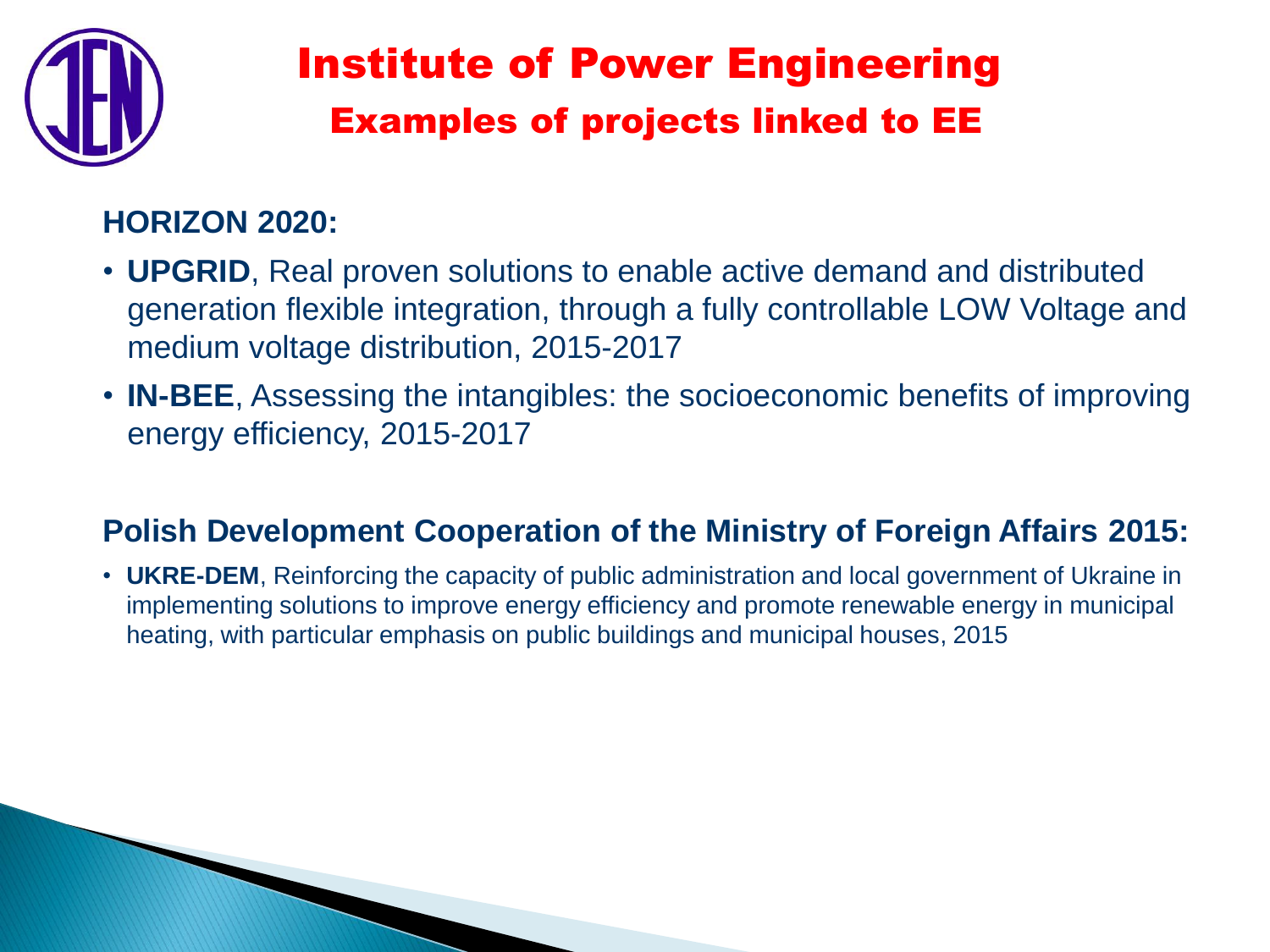

# **ENERGY EFFICIENCY FIRST**

**CO<sup>2</sup> emmission**

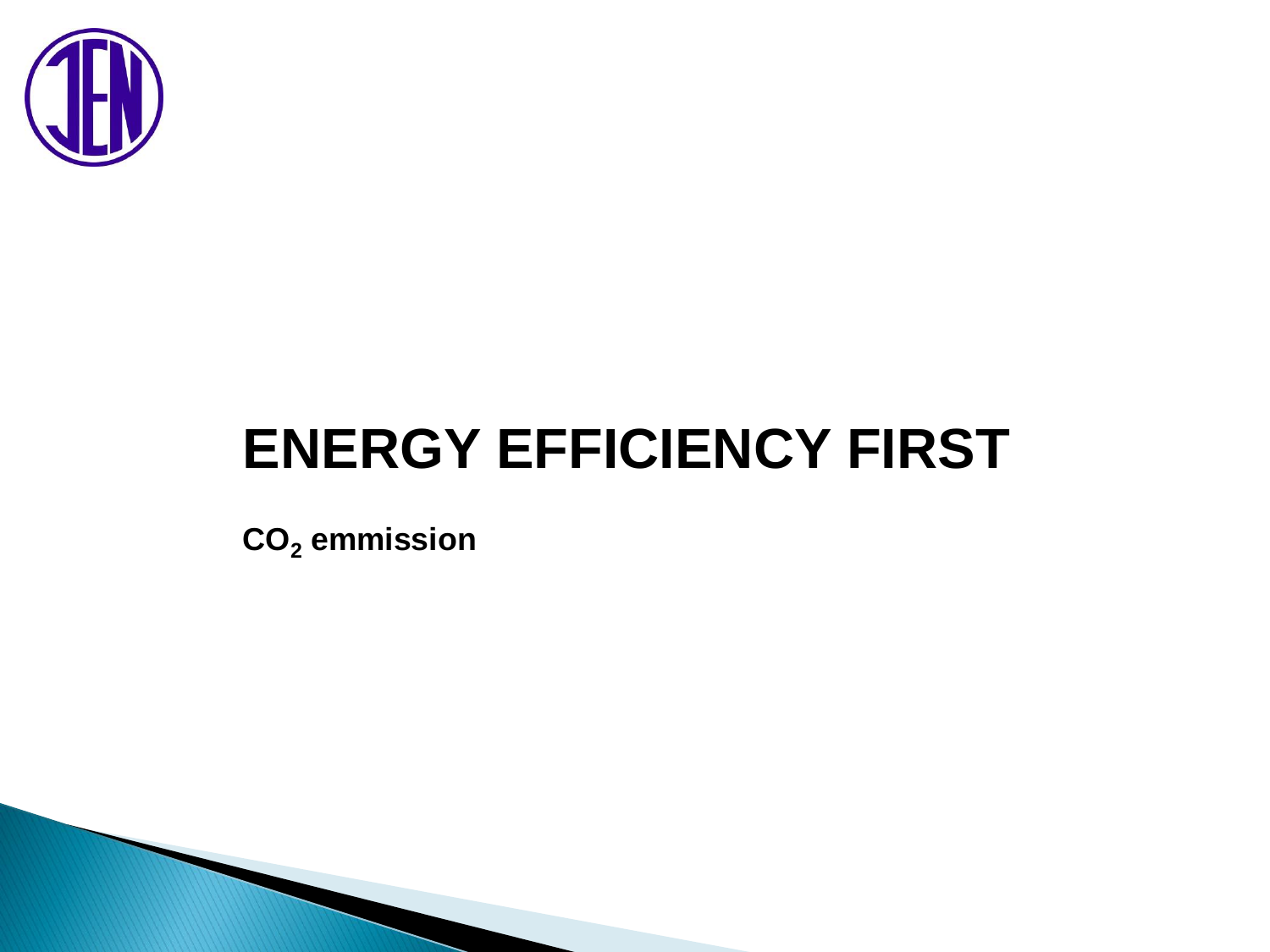# **Past experience - Energy Efficiency** influence on CO<sub>2</sub> emmission

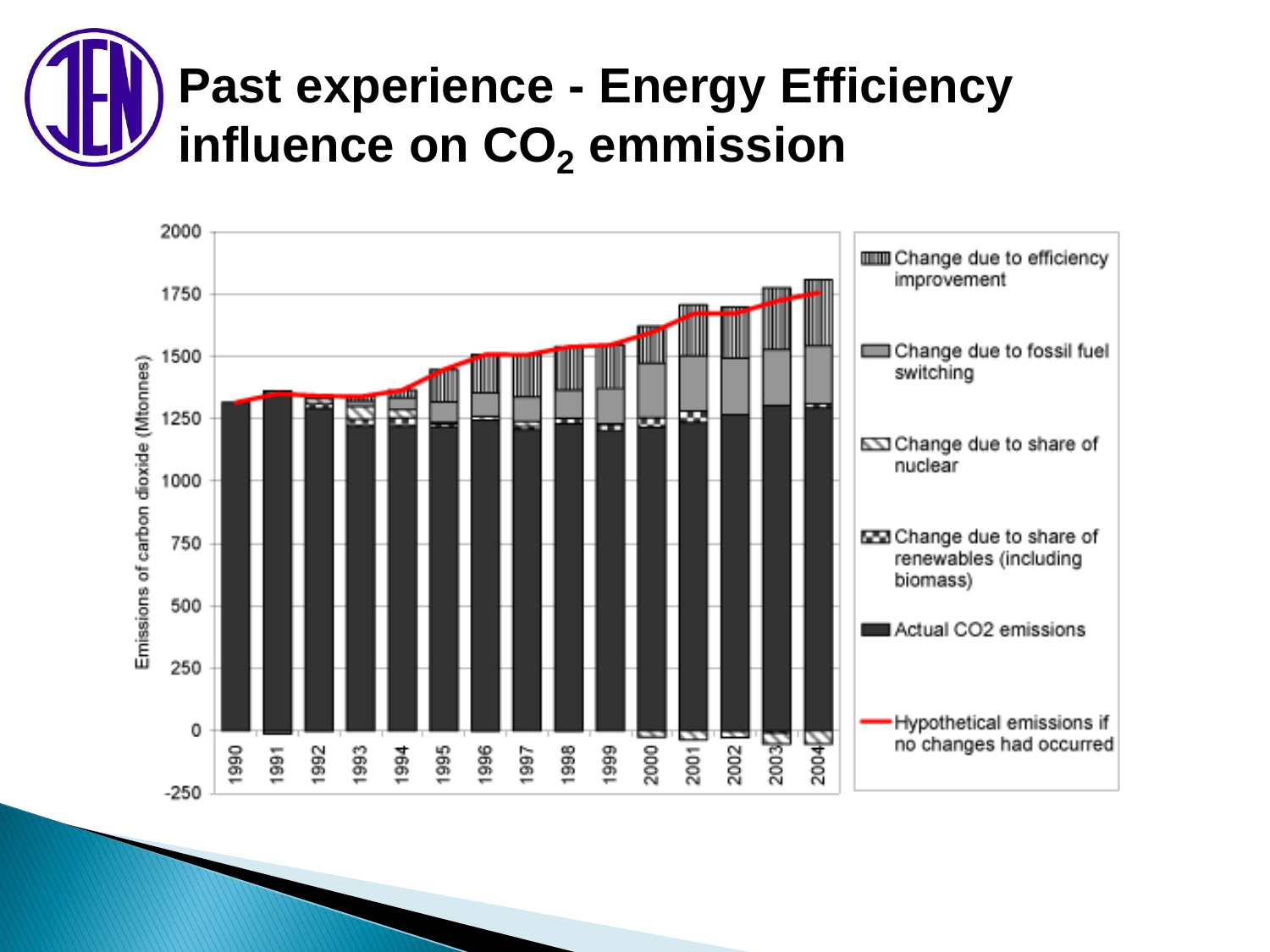# **Change in energy efficiency index by country in the period 2000-2009**

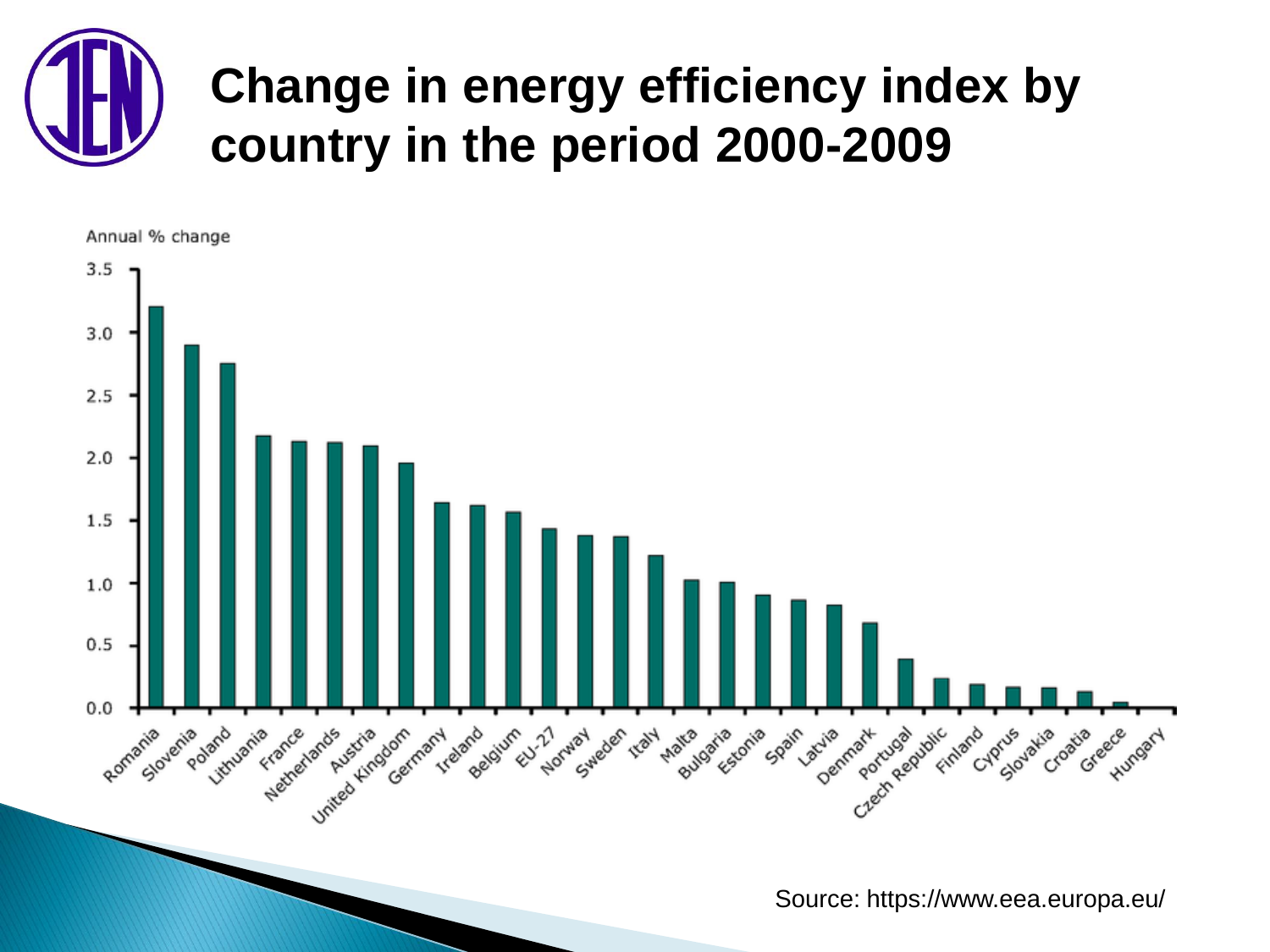## **Progress towards Poland's primary and final energy consumption targets**



Sources: European Council, 2014; Eurostat, 2017a and 2017b.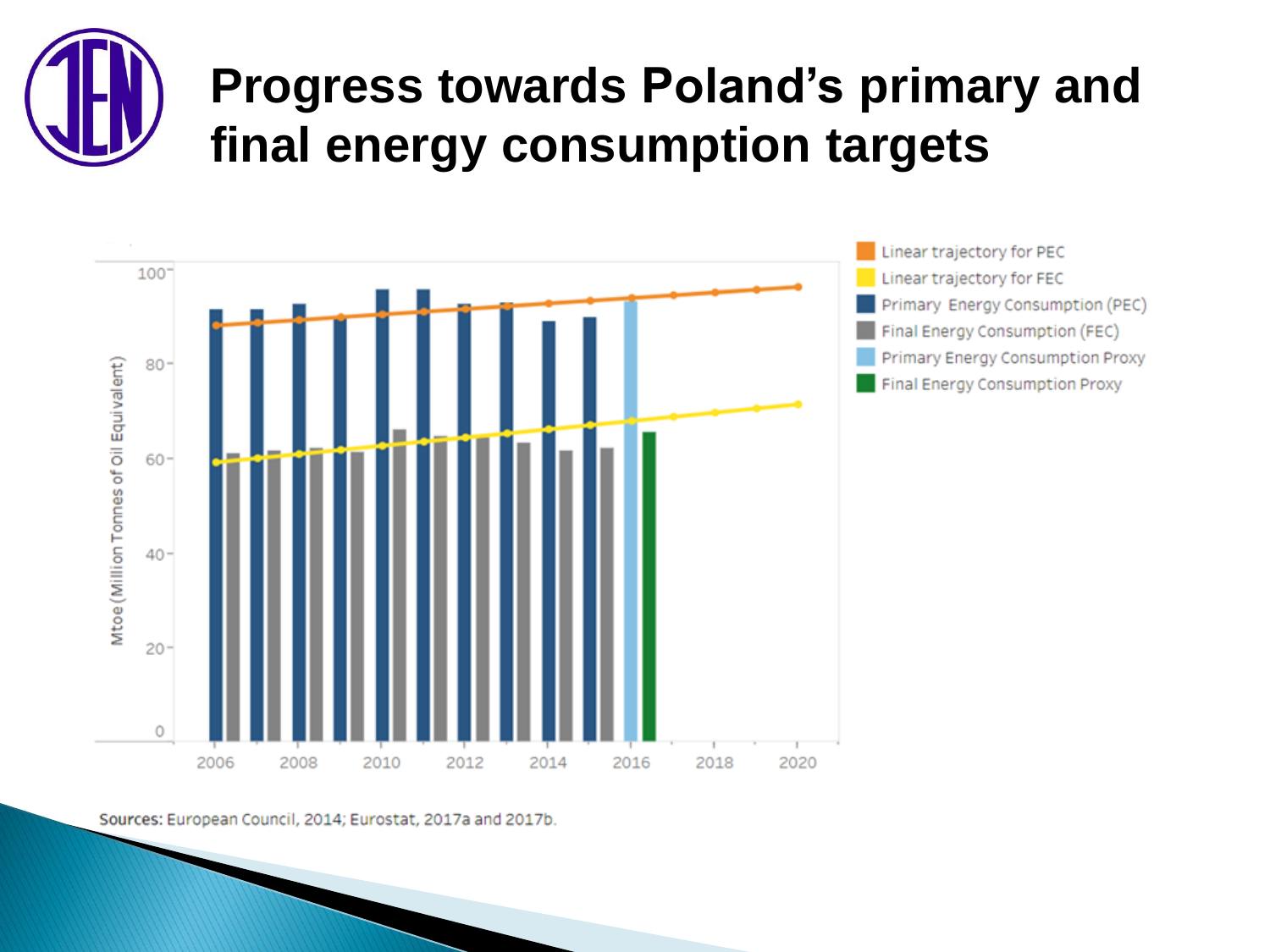# **EE in POLAND'S National Energy and Climate Plan for the Years 2021-2030**

-7% reduction of CO2 emissions in non-ETS sectors by 2030 (compared to 2005)

14% renewable energy in transport in 2030

21-23% RES in gross final energy consumption in 2030

**RES** increase in heating and cooling by an average of 1.1 percentage point per year

23% increase in energy efficiency by 2030 (23% reduction of primary energy consumption comparing to PRIMES2007 forecasts)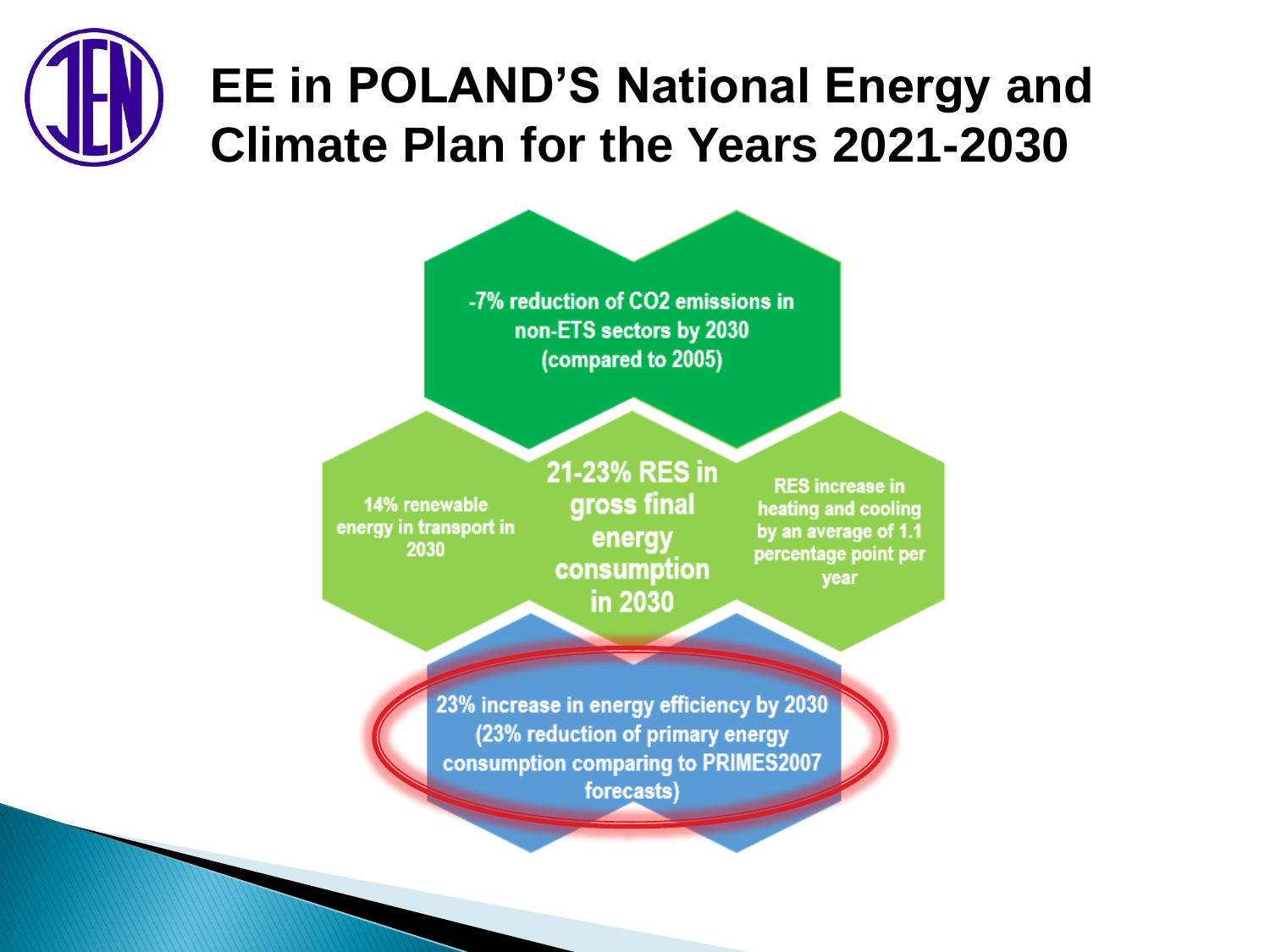### **GHG reduction in POLAND'S NECP for the Years 2021-2030**

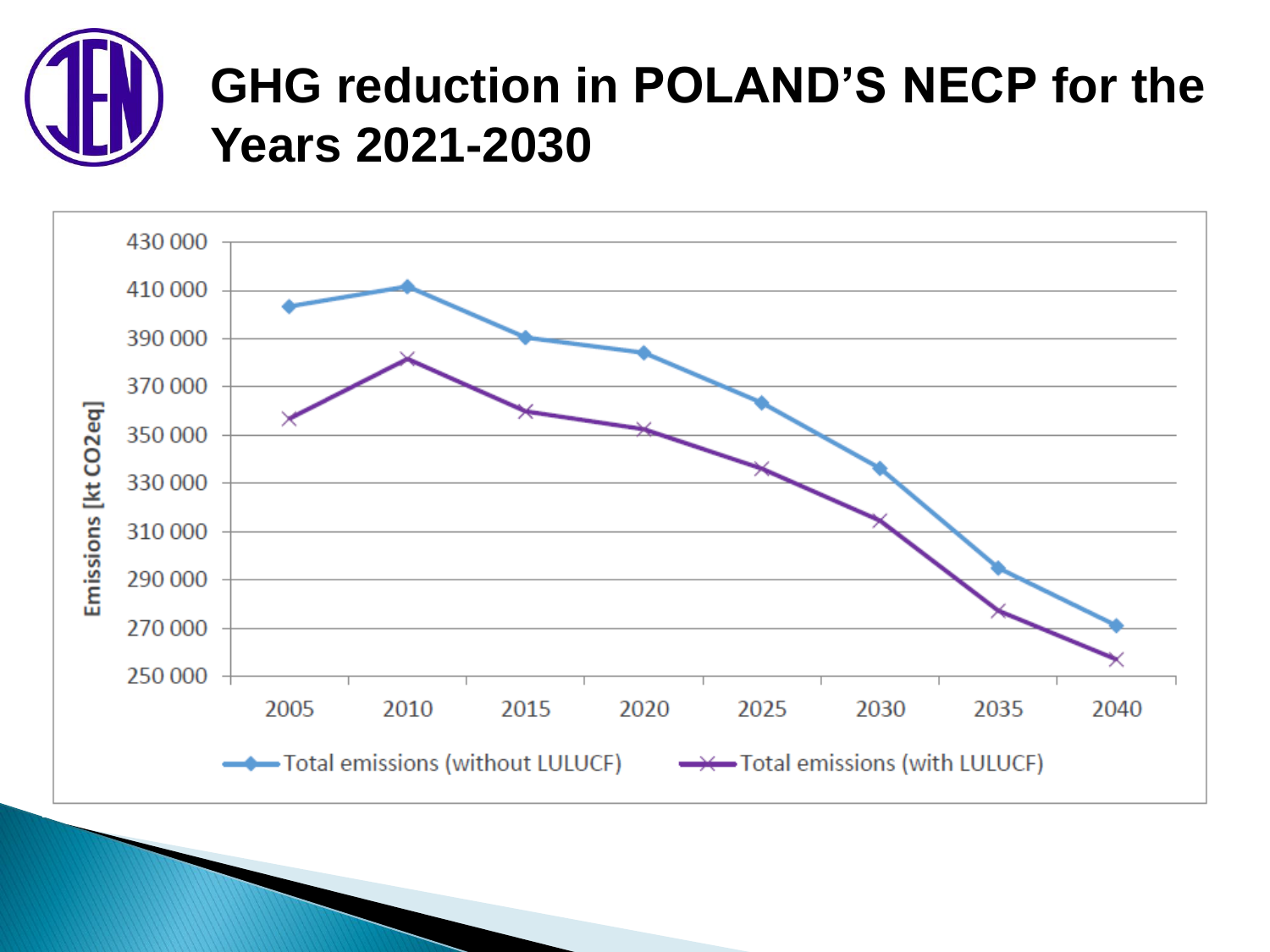## **Energy Efficiency targets for Poland**



Source: NECP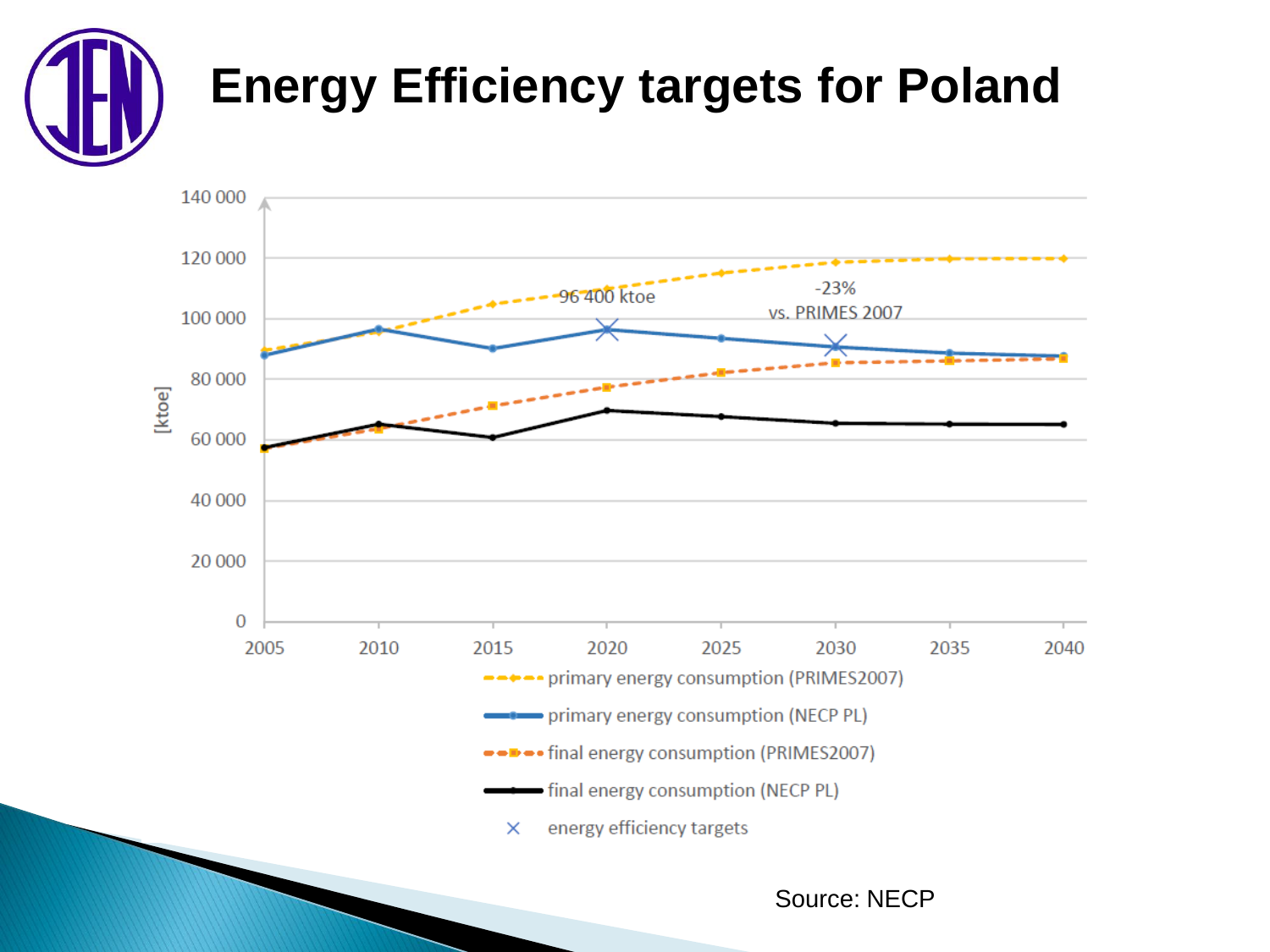# **Poland EE improvement measures by sectors (1/7)**

Measures in housing and public bodies:

- a) Thermomodernization and Repairs Fund (from 1998).
- b) 2 Operational Programmes "Energy efficiency and the promotion of renewable energy sources" for the use of financial resources within the EEA Financial Mechanism and the Norwegian Financial Mechanism in 2009-2017;
- c) Operational Programme Infrastructure and Environment 2014-2020
	- Supporting energy efficiency in public buildings;
	- Supporting energy efficiency in the housing sector;
	- Supporting energy efficiency in residential buildings of the Śląskie Province;
- d) Regional Operational Programmes for 2014-2020.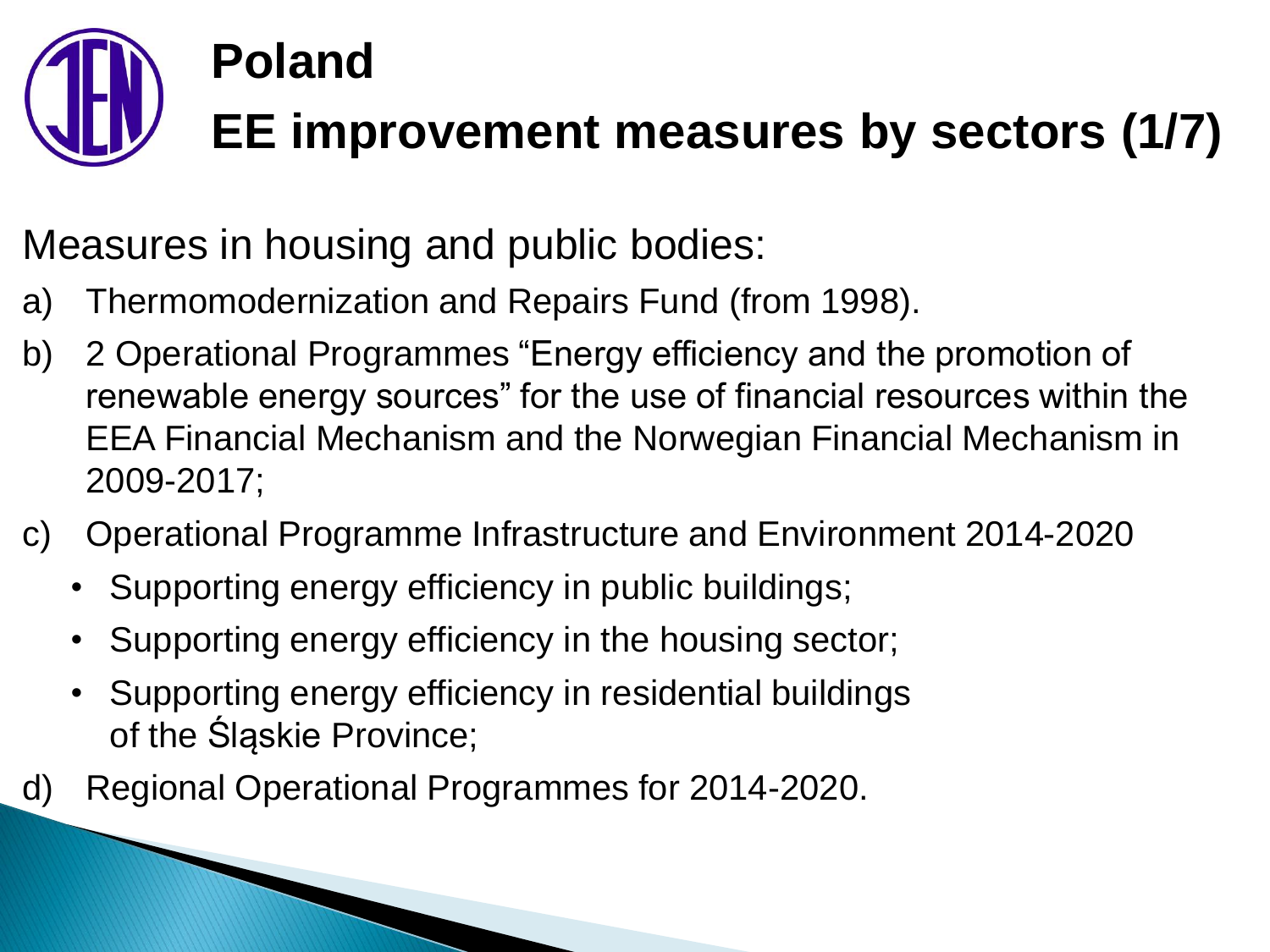

Measures in the public sector

- a) Green Investment Scheme
	- Part 1 energy management in public utility facilities (from 2012);
	- Part 5 Energy management in buildings of selected public finance sector entities (from 2012);
	- Part 6 SOWA Energy Efficient Street Lighting;
- b) EU funded Operational Programme Infrastructure and Environment (OPIE) – Thermomodernization of public utility facilities (2012-2017).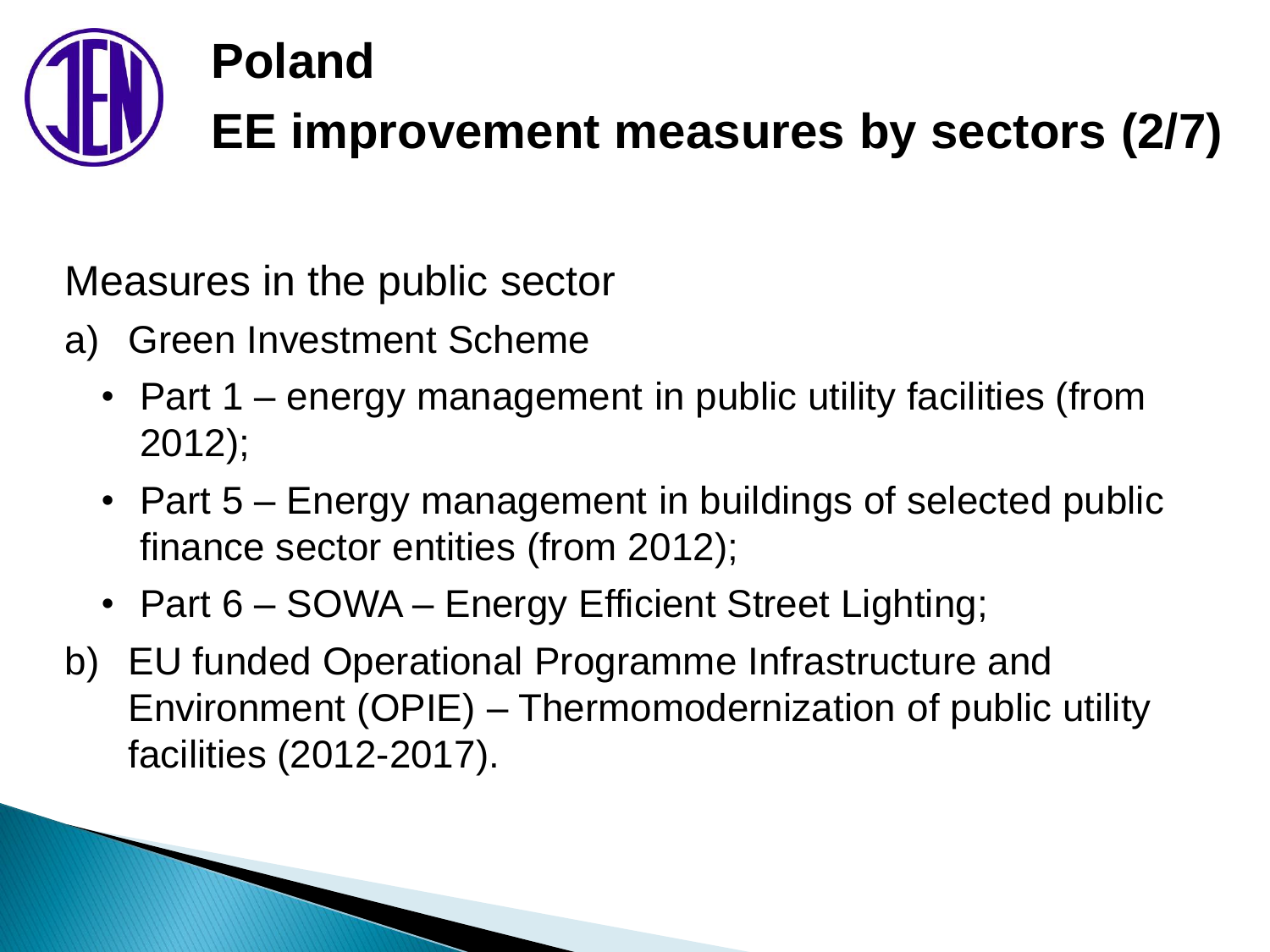# **Poland EE improvement measures by sectors (3/7)**

Measures in industry and SMEs

- a. Efficient energy use (Part 1) Supplementary financing of energy and electrical energy audits in businesses (2012-2014).
- b. Efficient energy use (Part 2) Supplementary financing of investment measures aiming at energy savings or at increasing energy efficiency of businesses (2012-2014).
- c. Priority Programme Smart Grids (2014-2017).
- d. Operational Programme Infrastructure and Environment (2007- 2013)
	- Efficient energy distribution (finished).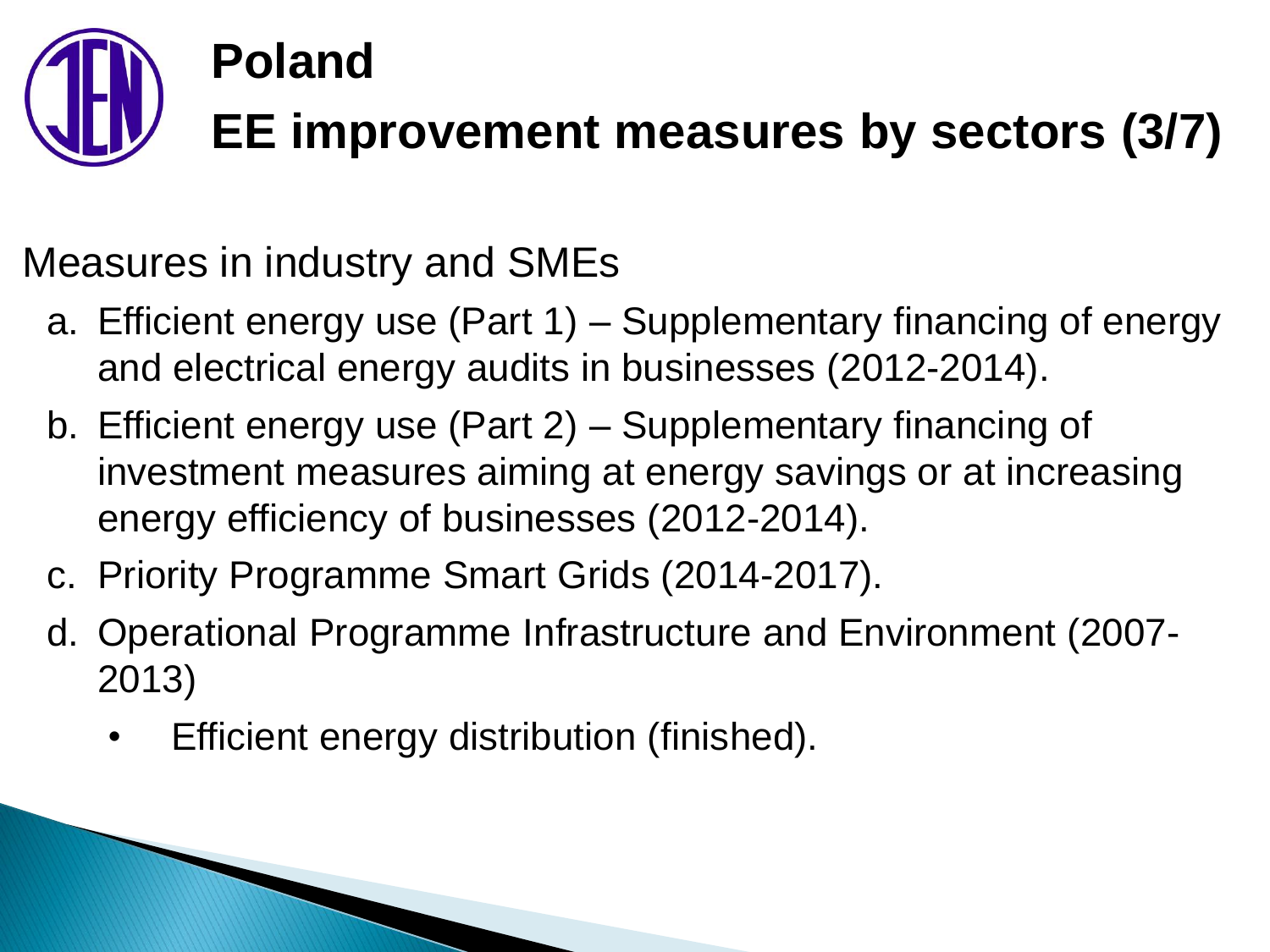

Measures in transport I

- 1. Traffic management systems and optimization of the transport of goods.
- 2. Exchange of fleet in municipal transit companies and the promotion of eco-friendly driving (programme launched in 2012).

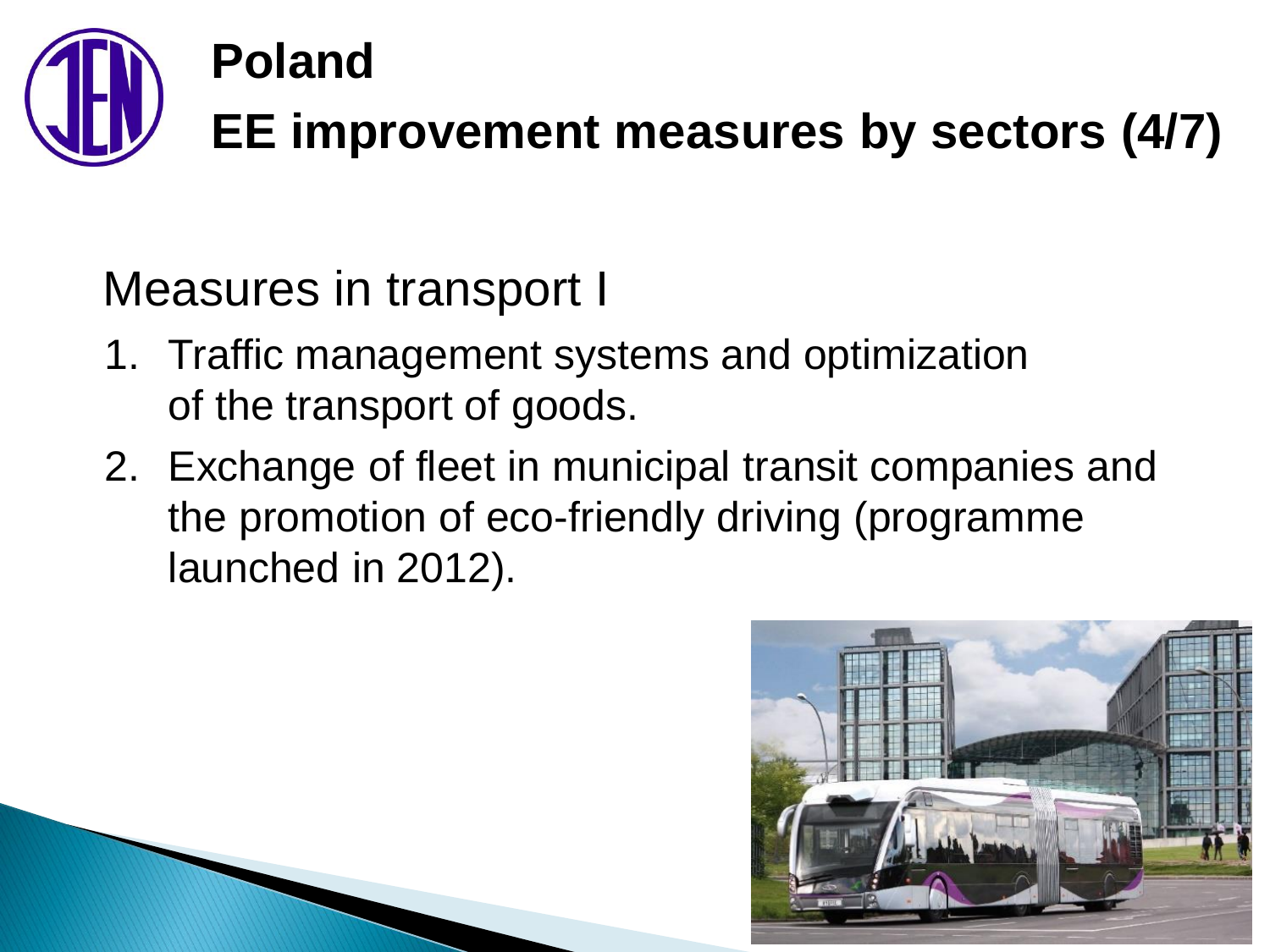

# **EE improvement measures by sectors (5/7)**

### Measures in transport II

- 3. The Operational Programme Infrastructure and Environment Programme 2007-2013
	- Urban transport in metropolitan areas and
	- Development of intelligent transport systems;
- 4. The Operational Programme Infrastructure and Environment 2014 -2020;
	- Regional Operational Programmes for 2014-2020;
	- Green Investment Scheme Part 7 GAZELA Low emission urban transport.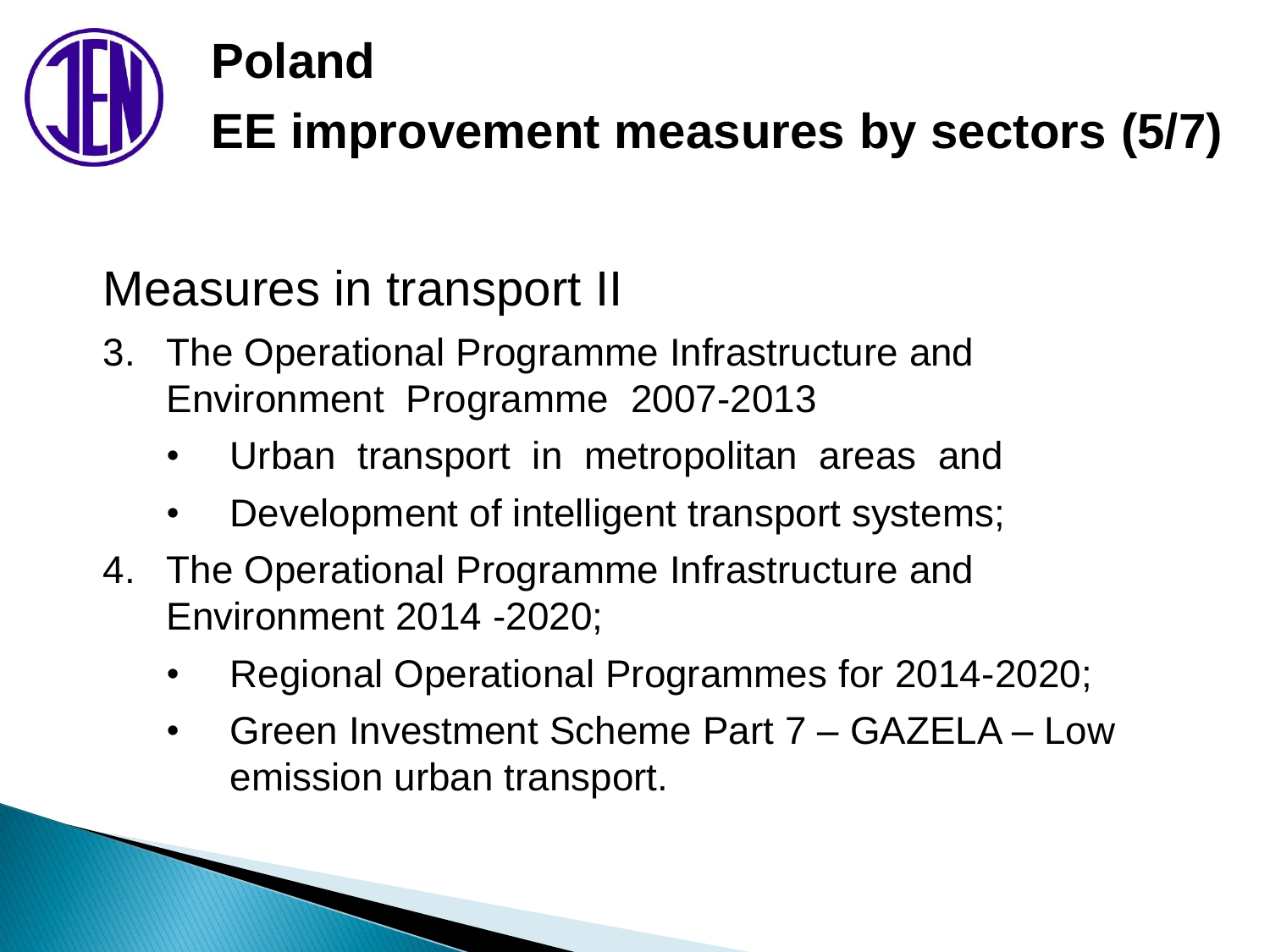

Horizontal measures I

- 1. Scheme of energy efficiency certificates so-called "white certificates" (from 2012).
- 2. Information campaigns, trainings and education in improving energy efficiency.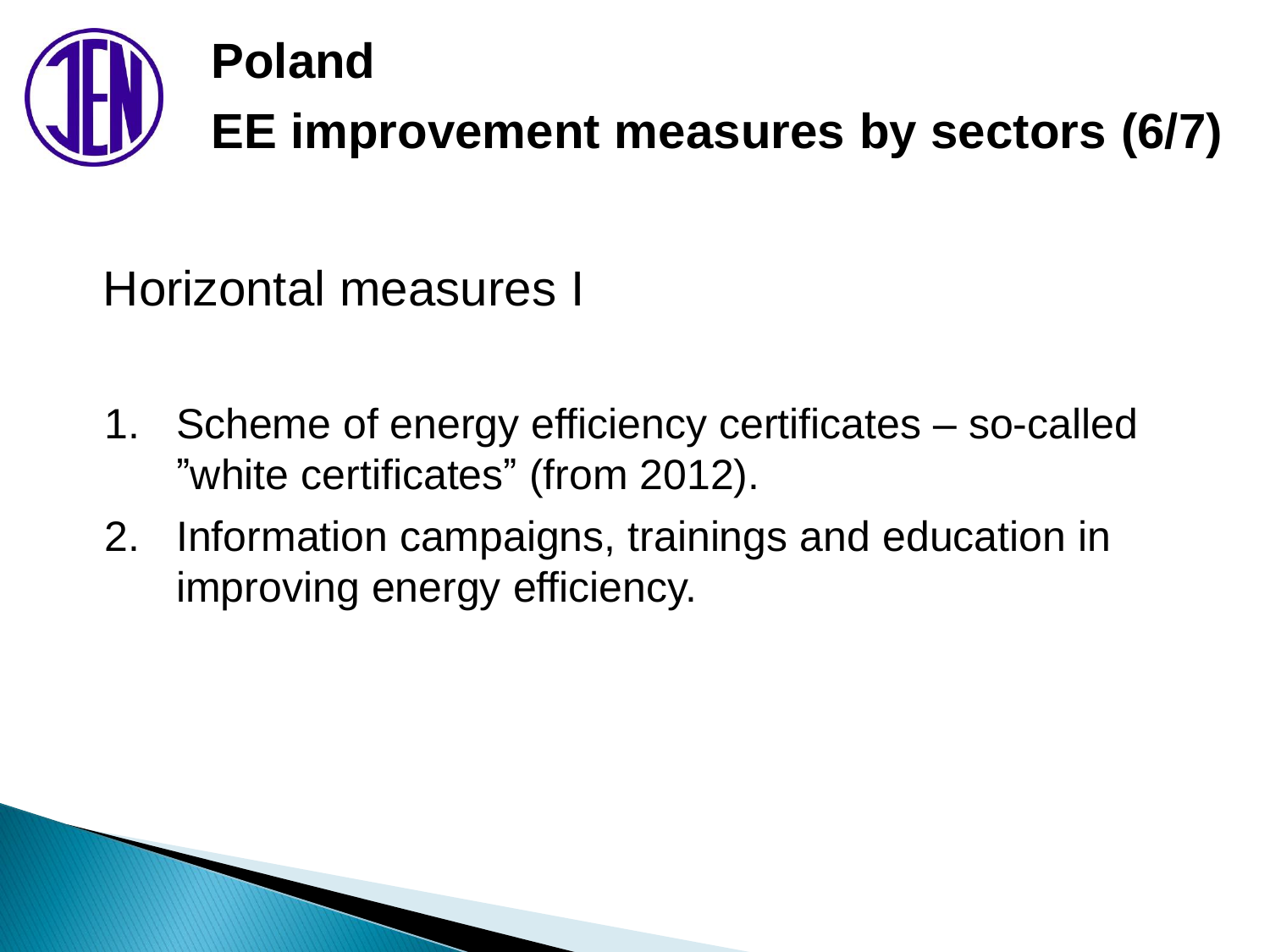

### Horizontal measures II

- c. The Operational Programme Infrastructure and the Environment 2014-2020:
	- Promoting low-emissions strategies for all kinds of territories, in particular for urban areas, including support for sustainable multi-modal urban mobility and adaptive measures with mitigatory influence on climate changes;
	- Promoting the use of high-efficiency heat and electric energy cogeneration on the basis of the demand for service heat.